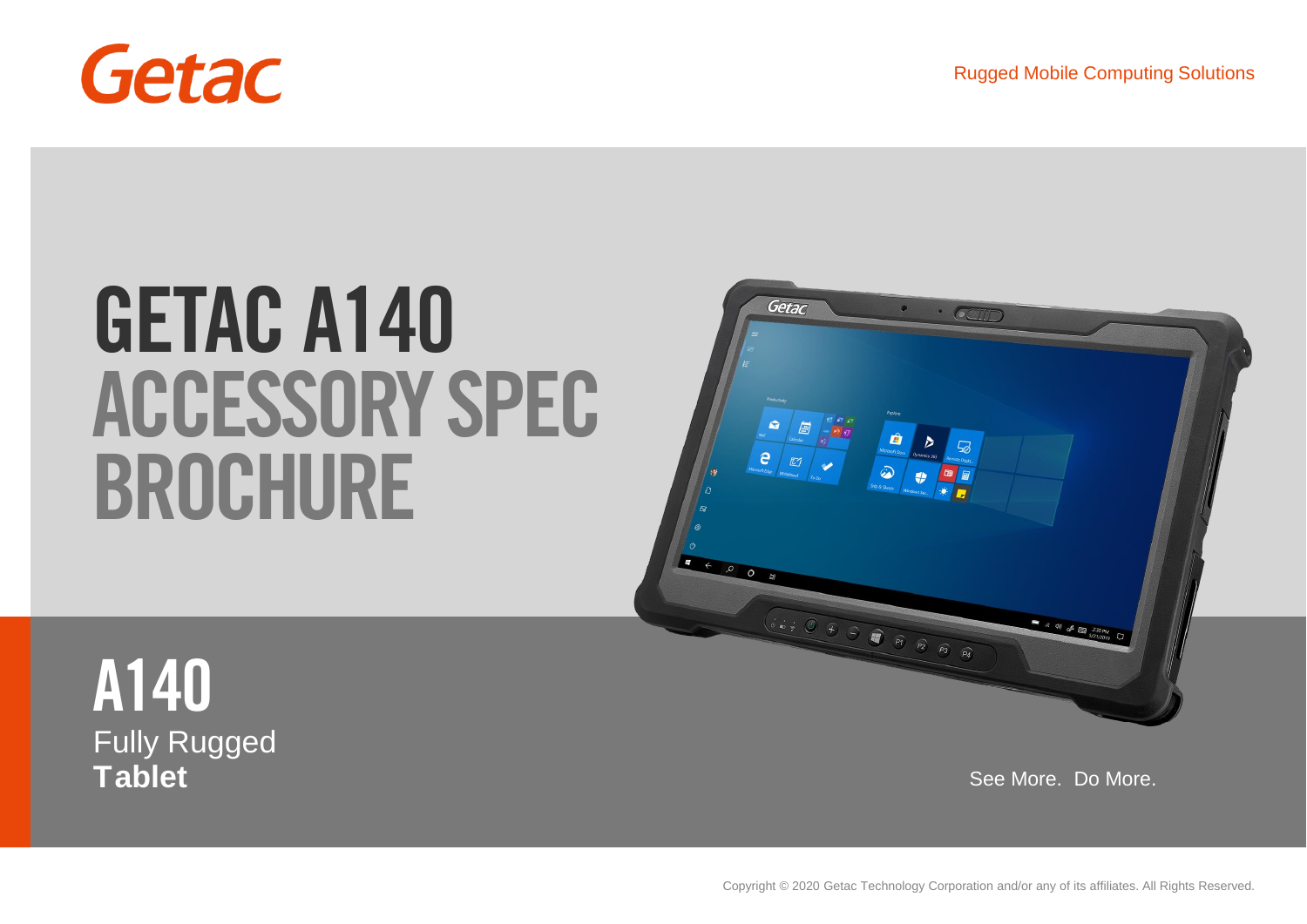## **65W AC ADAPTER with Power Cord**

## **Features & Benefits**

This adapter is designed to power the device and charge its internal battery from an AC power source. A country-specific power cord is also included with the adapter, this is to ensure that the adapter fits into the power outlet of the appropriate country.

#### **Product Information**

Input : 100V-240V, 50~60Hz, 1.5A Output : 19V, 3.42A, 65W

Dimensions : L 108.3 x W 46.3 x H 30mm Weight : 250g Input cable length : 1830mm Output cable length : 1500mm

#### **SKU ID**

SKU ID : GAA6\*5  $*$  EU = E, US = U, UK = K, AU = A,  $PR = C$ , TW = T - Power cords

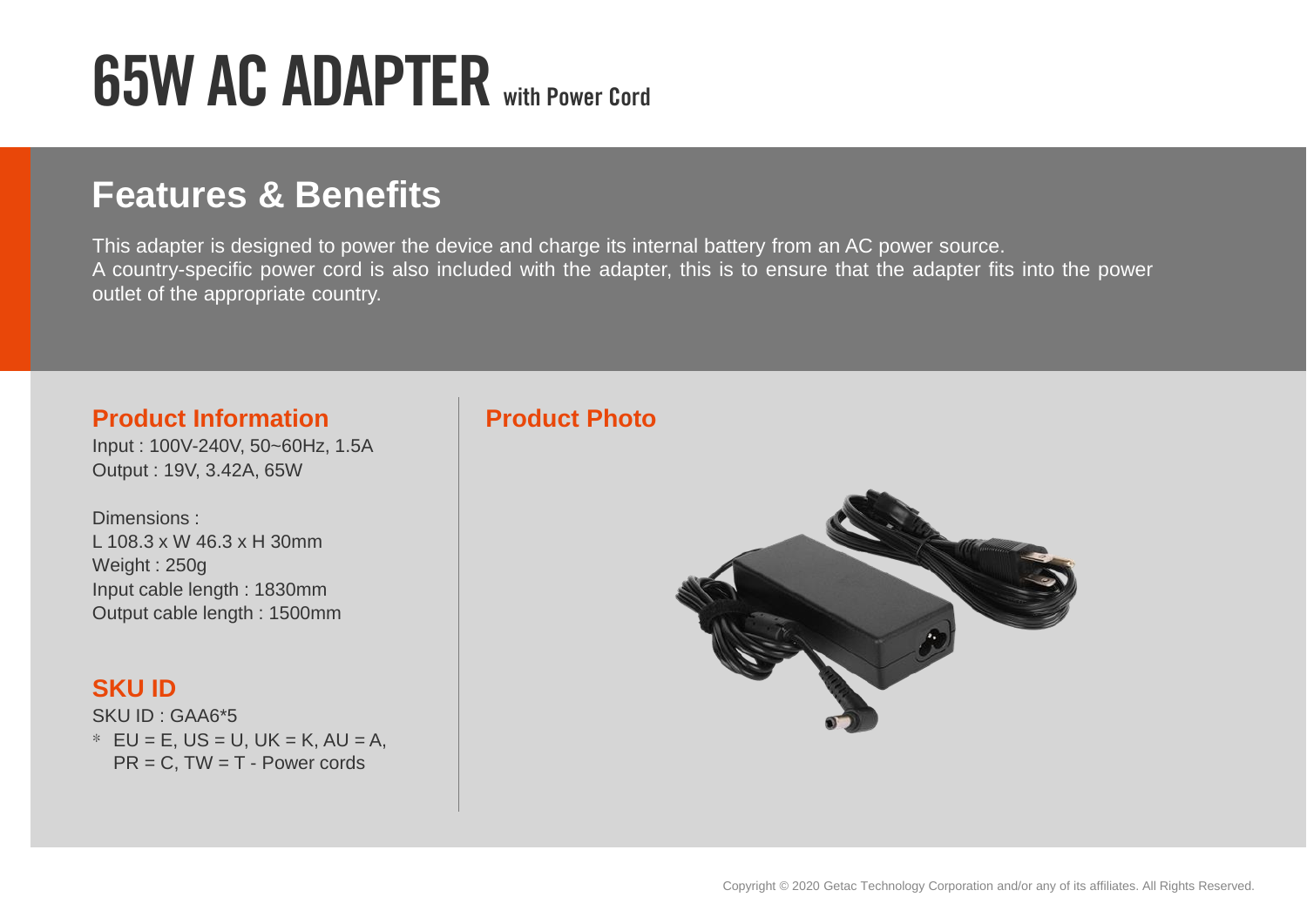# **90W MIL-STD-461 AC ADAPTER**

## **Features & Benefits**

This MIL-STD-461G AC adapter has passed the military standard and testing specification to ensure the conducted emissions (CE), conducted susceptibility (CS), radiated emissions (RE), and radiated susceptibility (RS) of the adapter can meet the requirements for the control of electromagnetic interference.

#### **Product Information**

Input : 100V-240V, 1.5A 50~60Hz Output : 19V, 4.74A, 90W

**Dimensions** L 147 x W 73 x H 45.5mm Weight : 750g (without power cord) Input cable length : 1830mm Output cable length : 1200mm

#### **SKU ID**

SKU ID : GAAF\*3 \* EU = E, US = U, UK = K, PR = C - Power cords

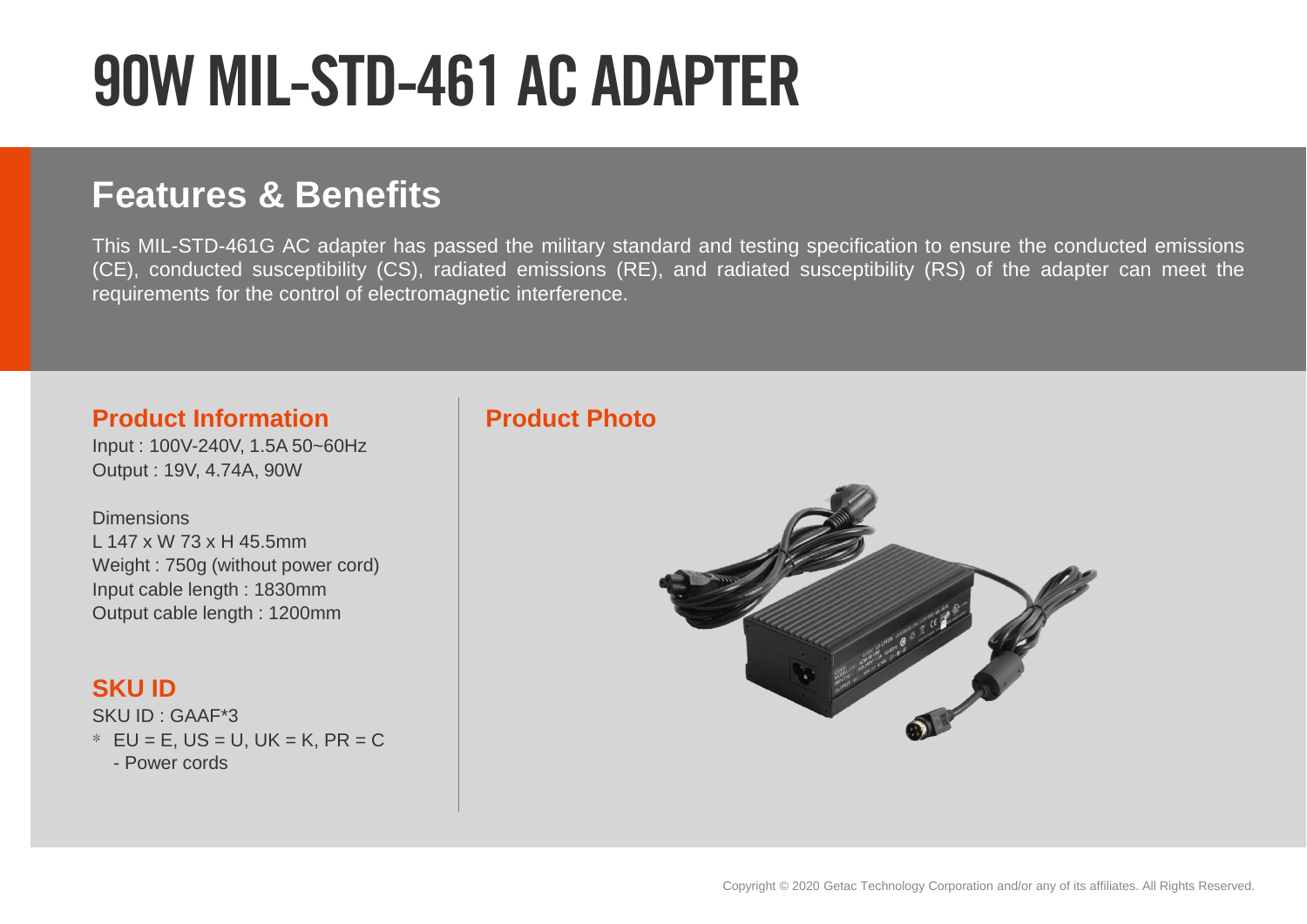# **A140 TROLLEY DOCK**

## **Features & Benefits**

A140 Trolley dock duplicates most of your computer's ports and provides extra ports. With peripherals such as a keyboard, mouse, monitor, and printer all connected to the office dock, you have a handy work area on your desk or diagnostic environment. The adjustable latch also provides multiple viewing angles for the A140. This product consists of a base dock and an adapter. The two should be assembled before usage.

#### **Product Information**

Serial Port x 1 Display Port x 1 Microphone x 1 Audio Output x 1 DC in Jack x 1 USB x 3 LAN x 1 HDMI x 1 Printer Port x 1 \* w / 90W AC Adapter

#### **SKU ID**

SKU ID : GDOF\*U \* EU = E, US = U, UK = K, AU = A,  $PR = C$ ,  $TW = T - Power$  cords

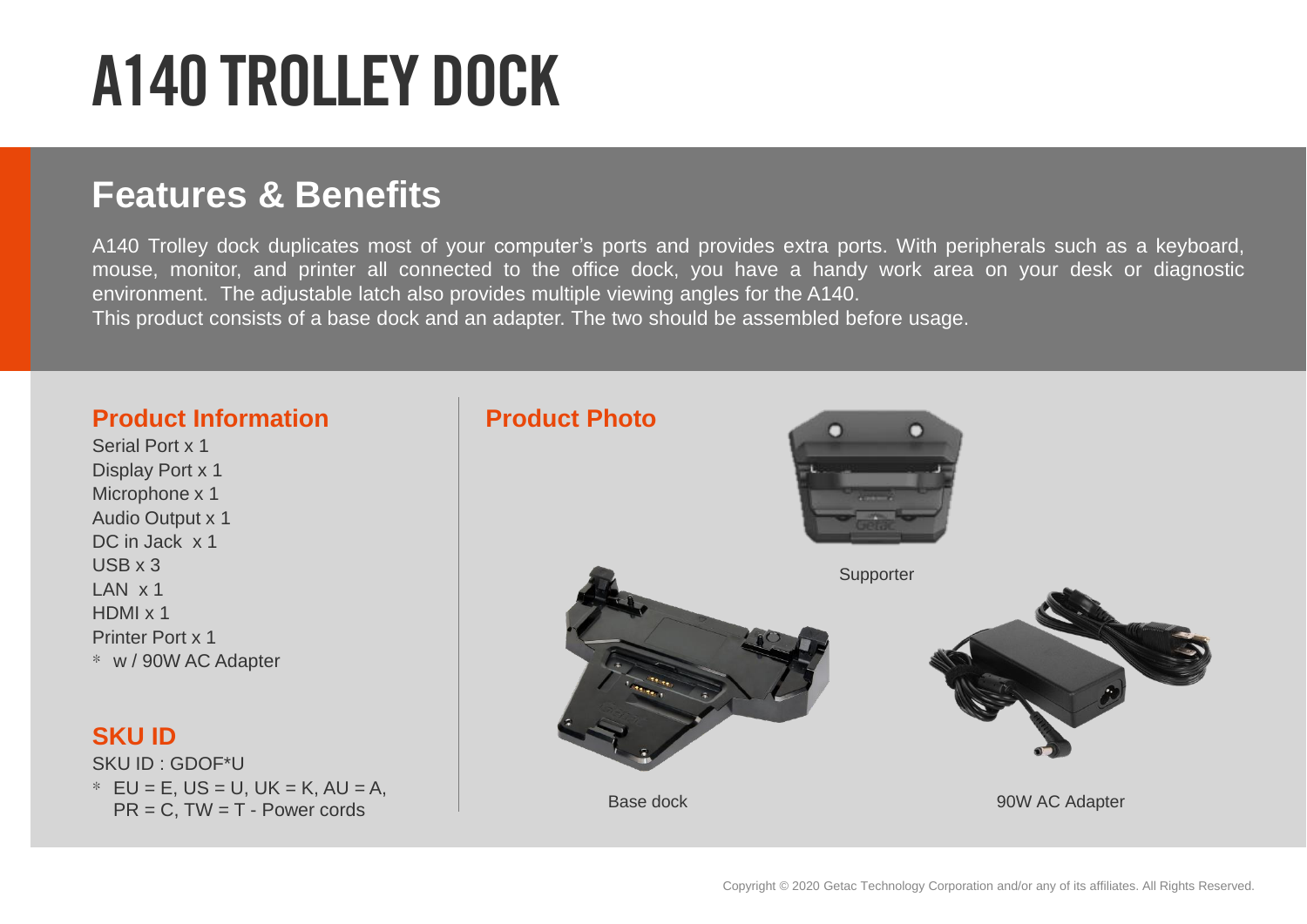# **4-POINT SHOULDER STRAP**

## **Features & Benefits**

This shoulder harness has four snap hooks that attach to the D-rings on the four corners of the A140 and can be easily detached as well. This wearable strap allows you to carry your tablet handsfree, which allows you to view the screen while working with two hands.

In addition, the length of the strap can be adjusted freely using the slide adjusters to provide maximum comfort.

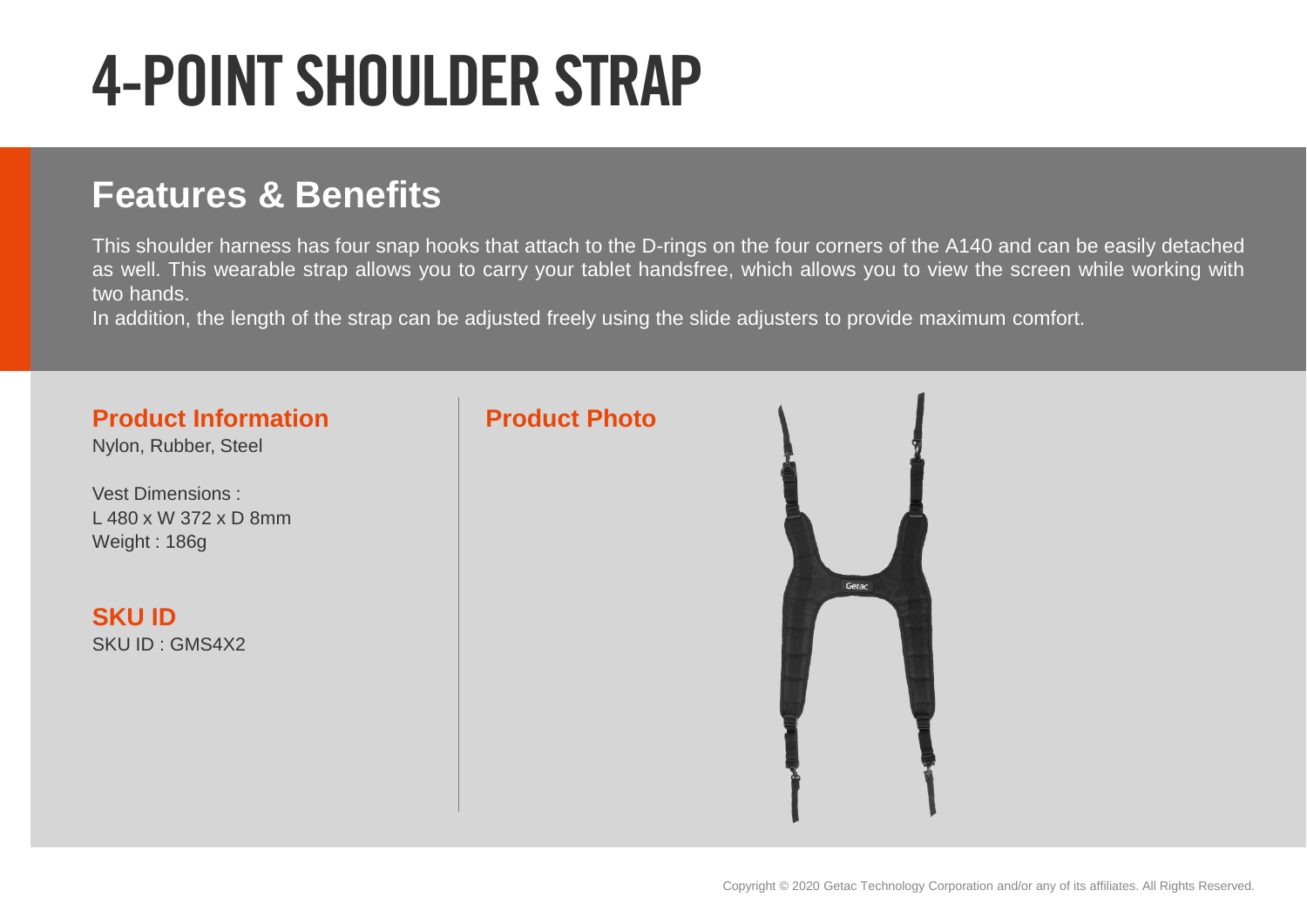# **2-POINT SHOULDER STRAP**

## **Features & Benefits**

The 2-point shoulder strap provides a quick and comfortable handsfree carrying option of the A140. The strap length is adjustable by using the slide adjusters for height. Also, it fits most body sizes for both cross-body and shoulder carry.

#### **Product Information**

Length : 1590mm Main Material : Nylon

**SKU ID** SKU ID : GMS2X6

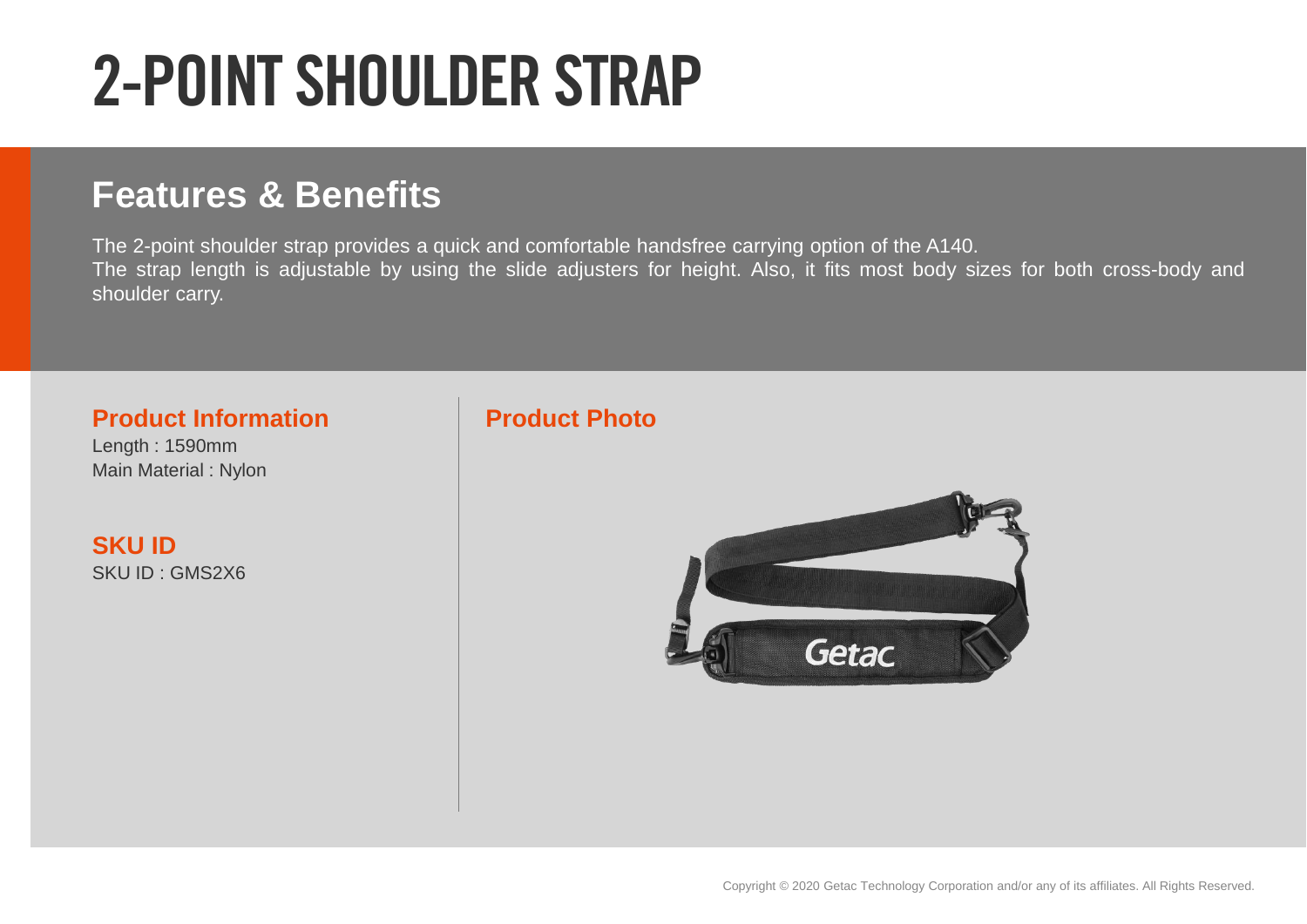# **A140 ROTATING HAND STRAPwith Kick Stand**

## **Features & Benefits**

This wearable A140 Rotating Hand Strap allows you to carry your tablet in the palm of your hand. The hand strap is adjustable to fit virtually all hand sizes and it could be converted to a used-anywhere kickstand providing comfortable viewing and editing. When docking the A140 to the trolley dock (office dock), the A140 Rotating Hand Strap needs to be removed.

#### **Product Information**

Nylon, Rubber, Steel

Dimensions : L 480 x W 372 x D 8mm Weight : 186g

**SKU ID** SKU ID : GMHRX8

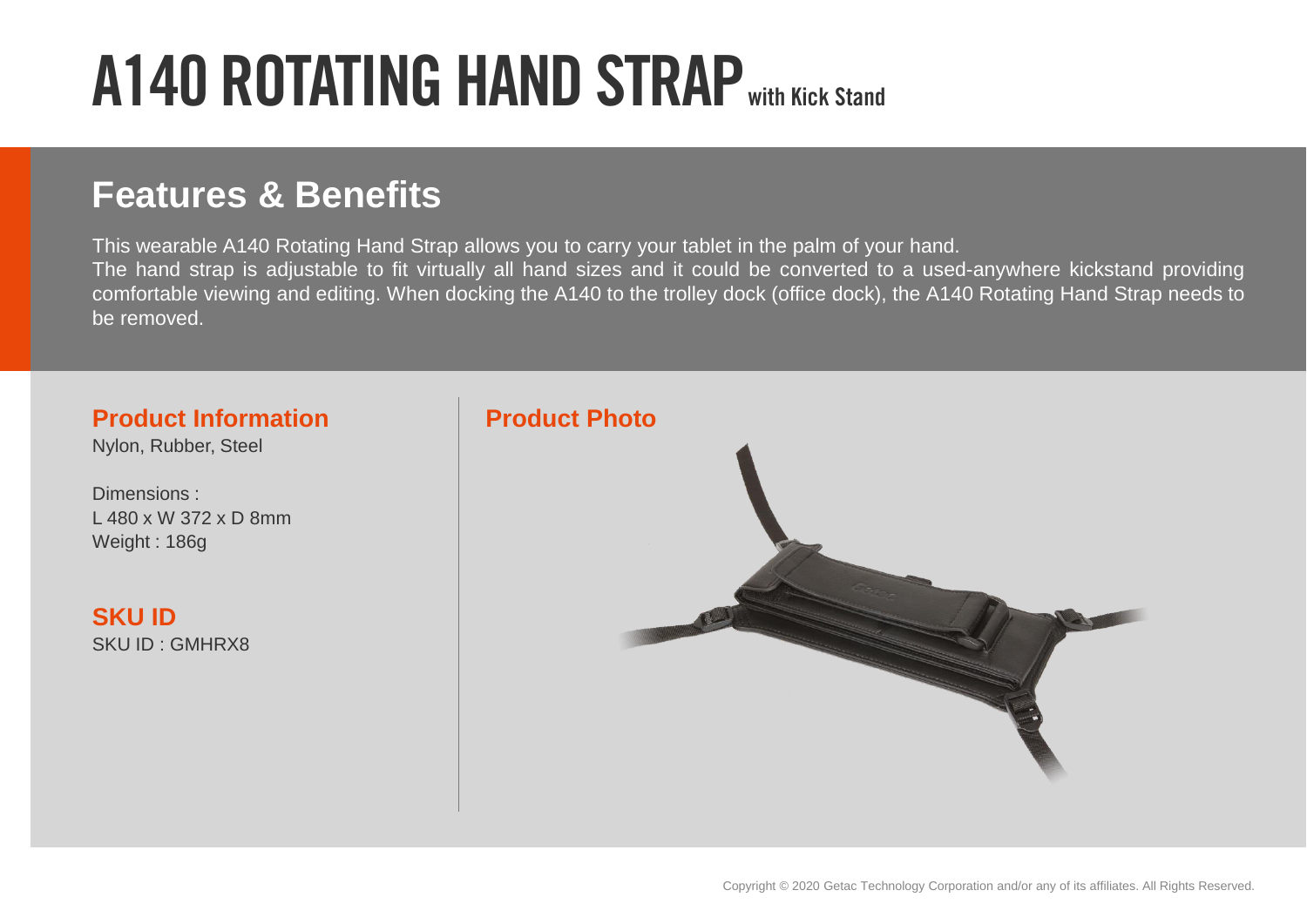# **A140 MULTI-BAY BATTERY CHARGER 8-Bay**

## **Features & Benefits**

The 8-bay multi-battery charger is designed to charge multiple battery packs simultaneously and provide users an efficient charging solution.

#### **Product Information**

Input Voltage : 100V-240V AC Operating Temperature : 5 ~35°C

AC Input : 100V~240V AC, 4.2A , 50~60Hz DC Output : 19.5V, 16.9A \* w / 330W AC Adapter Number of charge bays : 8 bays

Dimension : L 465 x W 245 x H 95.3~111.3 mm Weight: 4.7 kg , not including battery packs

#### **SKU ID**

SKU ID : GCEC\*J  $*$  EU = E, US = U, UK = K, AU = A - Power cords

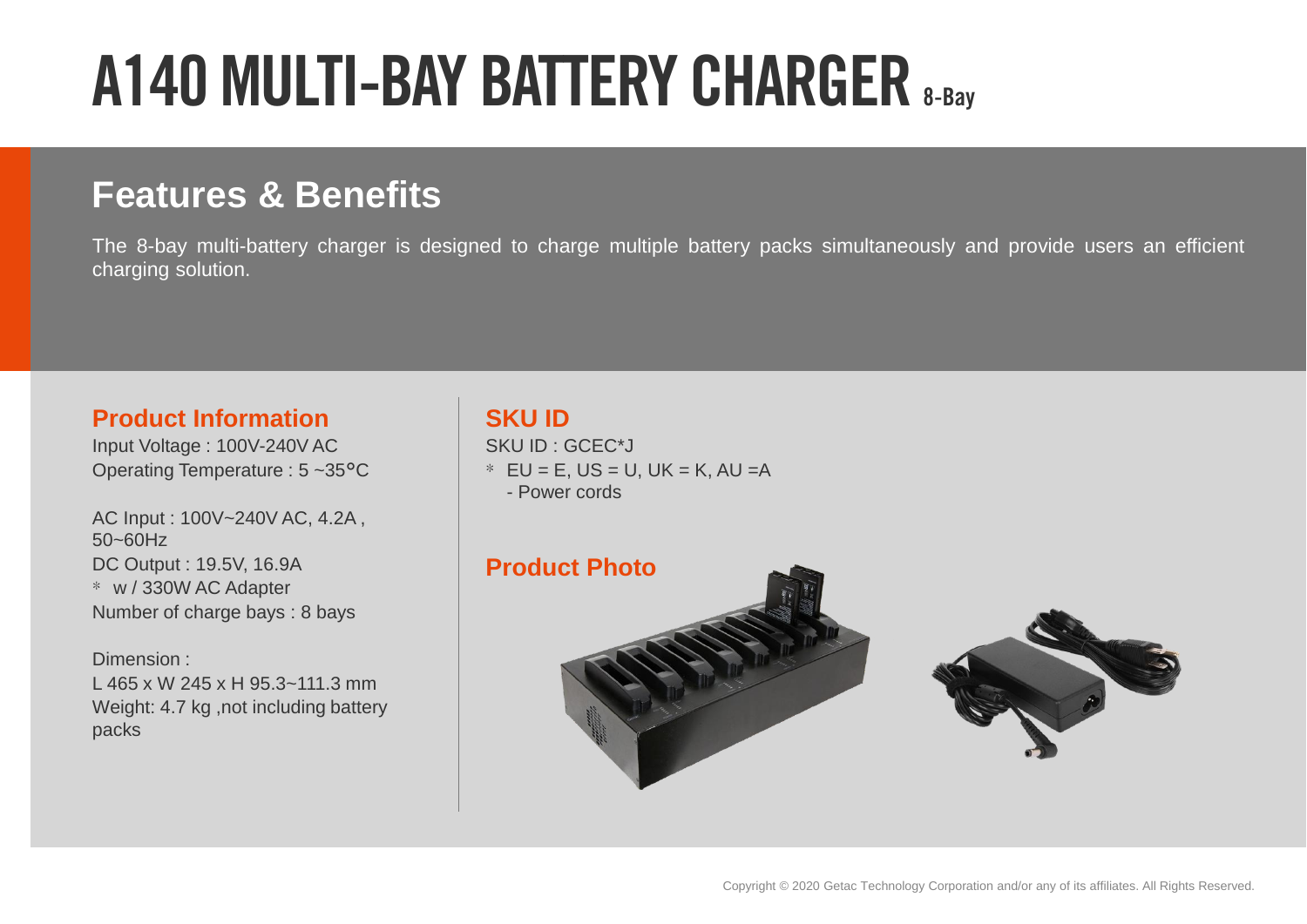# **DUAL BAY BATTERY CHARGER**

## **Features & Benefits**

This external dual-bay main battery charger is designed to charge up to 2 main batteries at the same time. It provides you the benefit of charging and storing the 2 main batteries together when there is limited space or power sockets.

#### **Product Information**

AC Input : 100V~240V DC Output : 13.05V, 2.4A Max. Number of charge bay : 2 Bay

Dimension : L 160 x W 180 x H 72.5mm Weight : 1.2kg

#### **SKU ID**

SKU ID : GCMC\*G  $*$  EU = E, US = U, UK = K, AU = A,  $PR = C$ , TW = T - Power cords

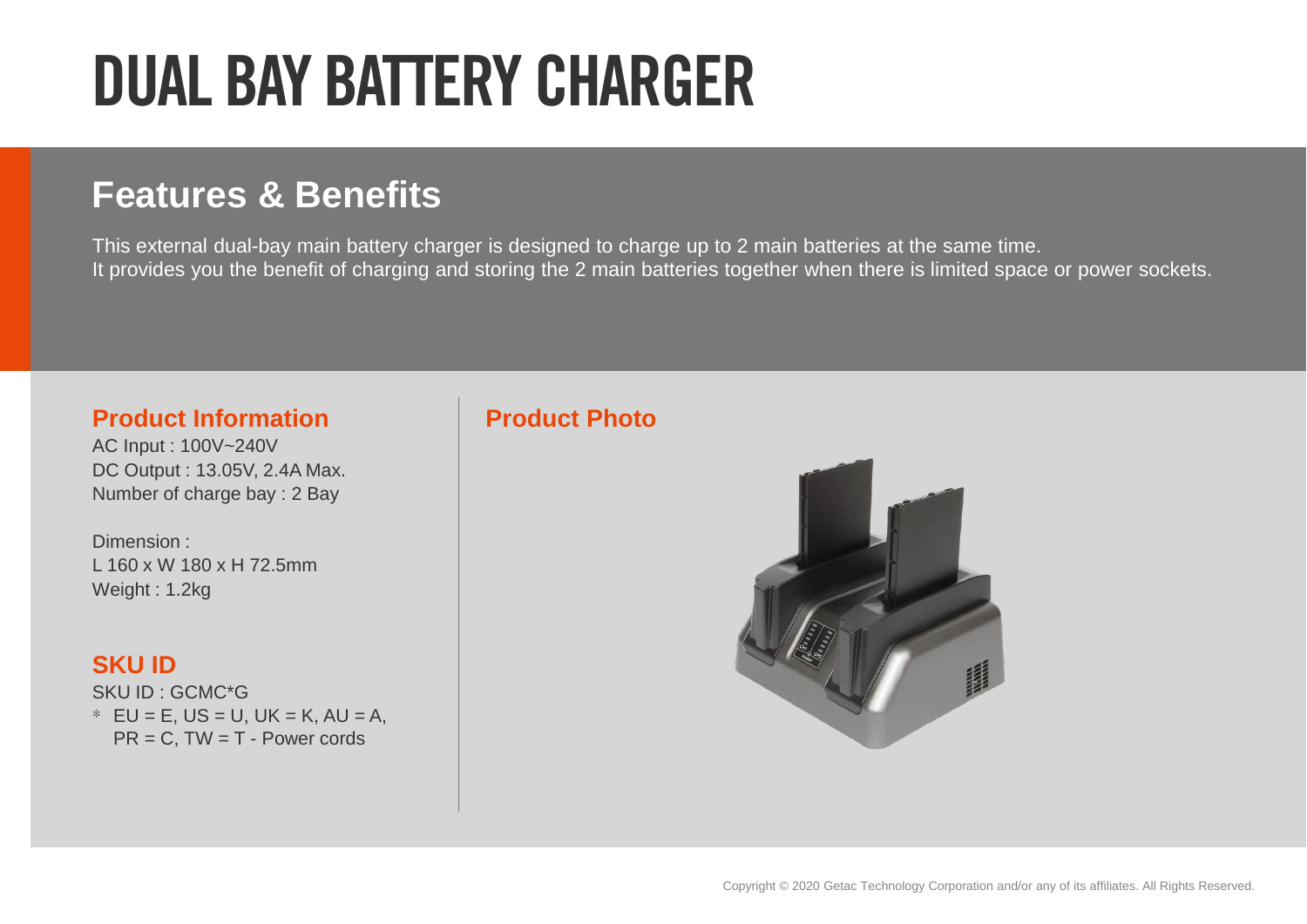# **A140 BATTERY**

## **Features & Benefits**

The A140 battery is designed with a physical battery indicator. The value of the corresponding green LEDs indicate the relative percentage of the battery charge.

The battery pack is fully discharged when you see no LEDs glowing green.

#### **Product Information**

Battery Type : Li-ion Voltage : 10.8V Capacity : Typical 3220mAh ; min. 3120mAh

Dimensions : L 144 x W 72.4 x D 13.2 mm Weight : 200g

**SKU ID** SKU ID : GBM3X3

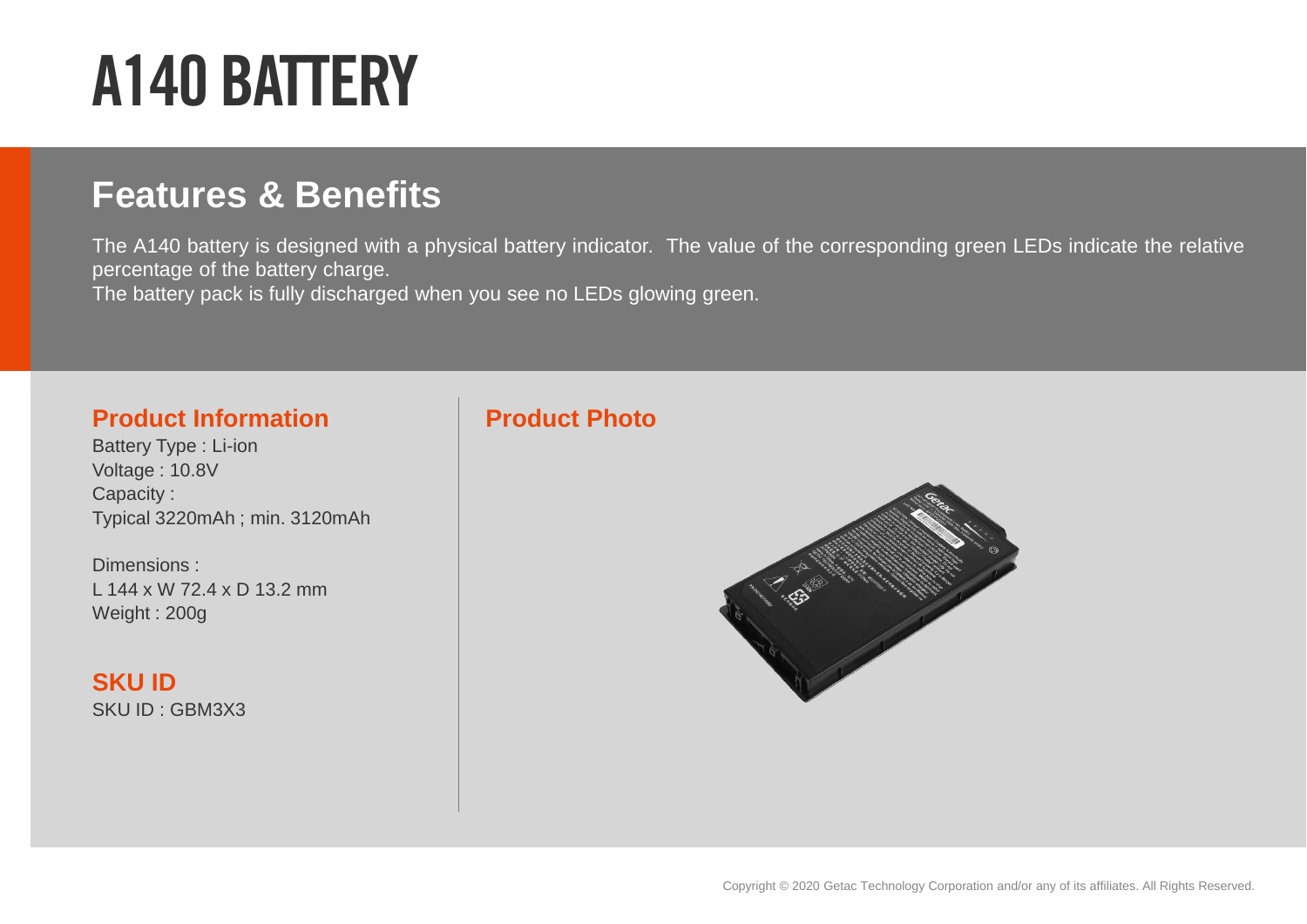# **CARRY BAG**

## **Features & Benefits**

This well-designed bag allows you to conveniently carry your device.

#### **Product Information**

Material : Nylon

Dimensions : L 405 x W 330 x D 100mm Weight : 1335g

**SKU ID** SKU ID : GMBCX7

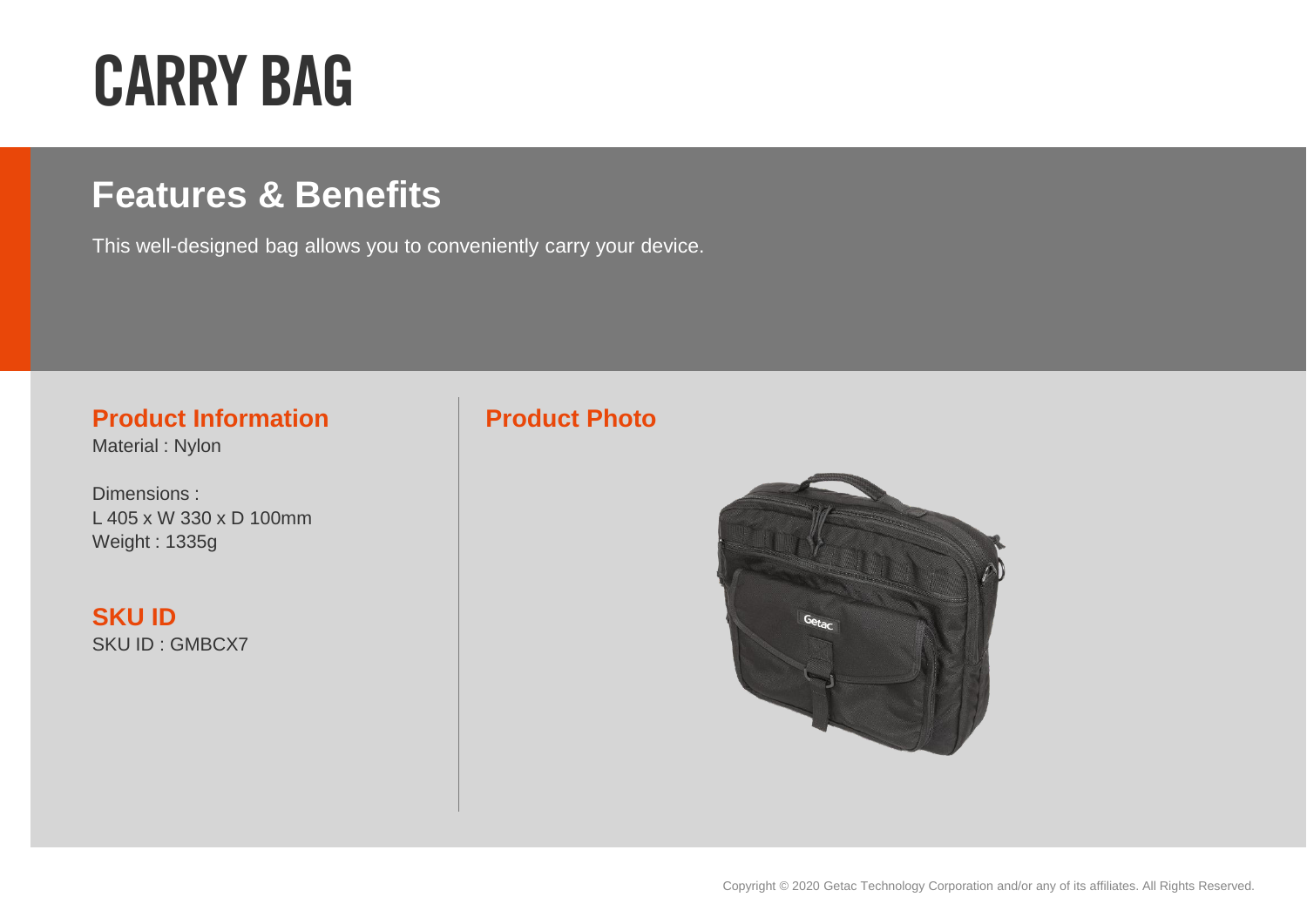# **RUBBER HAND STRAP**

## **Features & Benefits**

This rubber hand strap provides instant support for users holding the tablet with one hand.

#### **Product Information**

Material : Rubber

Dimensions : L 144 x W 72.4 x D 13.2mm Weight : 200g

**SKU ID** SKU ID : GMHSXB

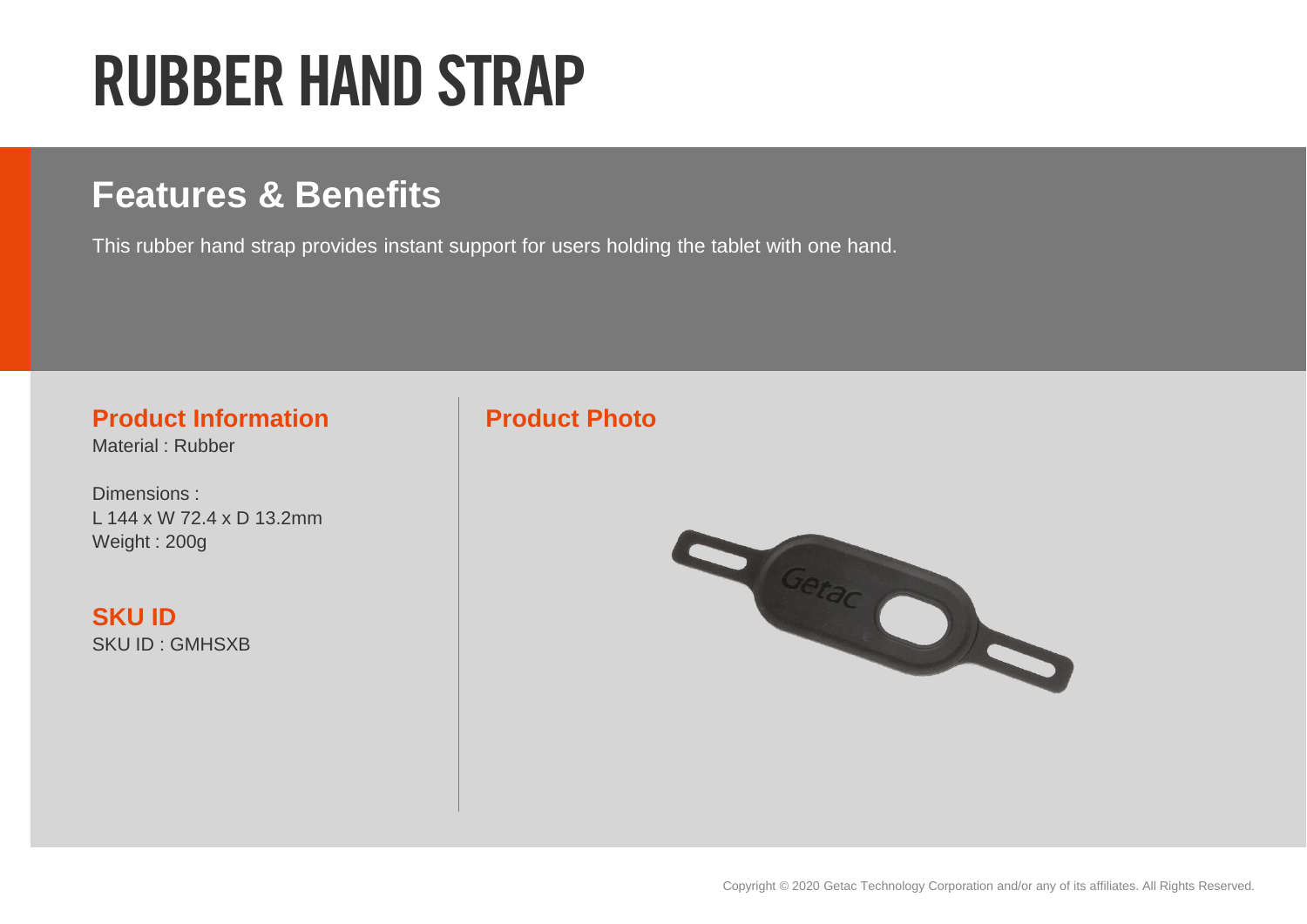# **CAPACITIVE HARD TIP STYLUS & TETHER**

## **Features & Benefits**

This capacitive hard tip stylus is lightweight and easy to control, allowing smooth and comfortable interaction with the touch screen without worrying about scratching the screen or leaving fingerprints on it. The stylus comes with a detachable tether to keep the stylus attached to the tablet, so it doesn't get lost or misplaced.

#### **Product Information**

Stylus Dimensions : 123 x Ø9mm Tip size : 3.8mm ; Ø 3.5mm Tether Length : 304 mm

**Compatibility** Compatible with A140

**SKU ID** SKU ID : GMPSXJ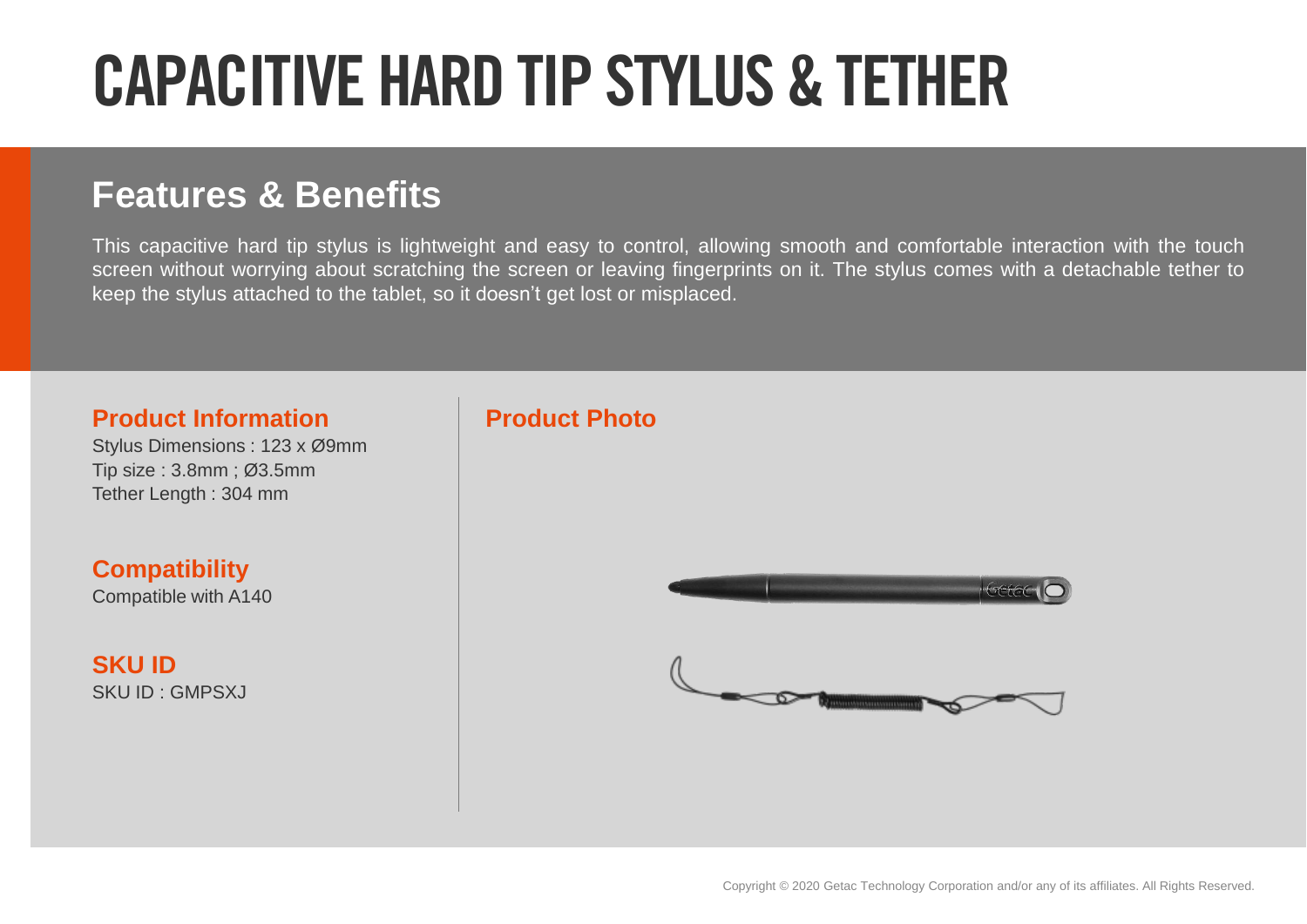# **PROTECTION FILM**

## **Features & Benefits**

This screen protection film is cut precisely to fit the A140 tablet and is easy to install and remove without leaving a sticky residue. With anti-glare coating, it not only protects the screen from the rigors of daily use but also helps to diffuse light on the screen and reduces glare, providing effortless readability for displayed information under common ambient lighting conditions.

#### **Product Information**

Dimension: L 309.4 x W 173.95 x D 0.19mm

**SKU ID** SKU ID : GMPFXC